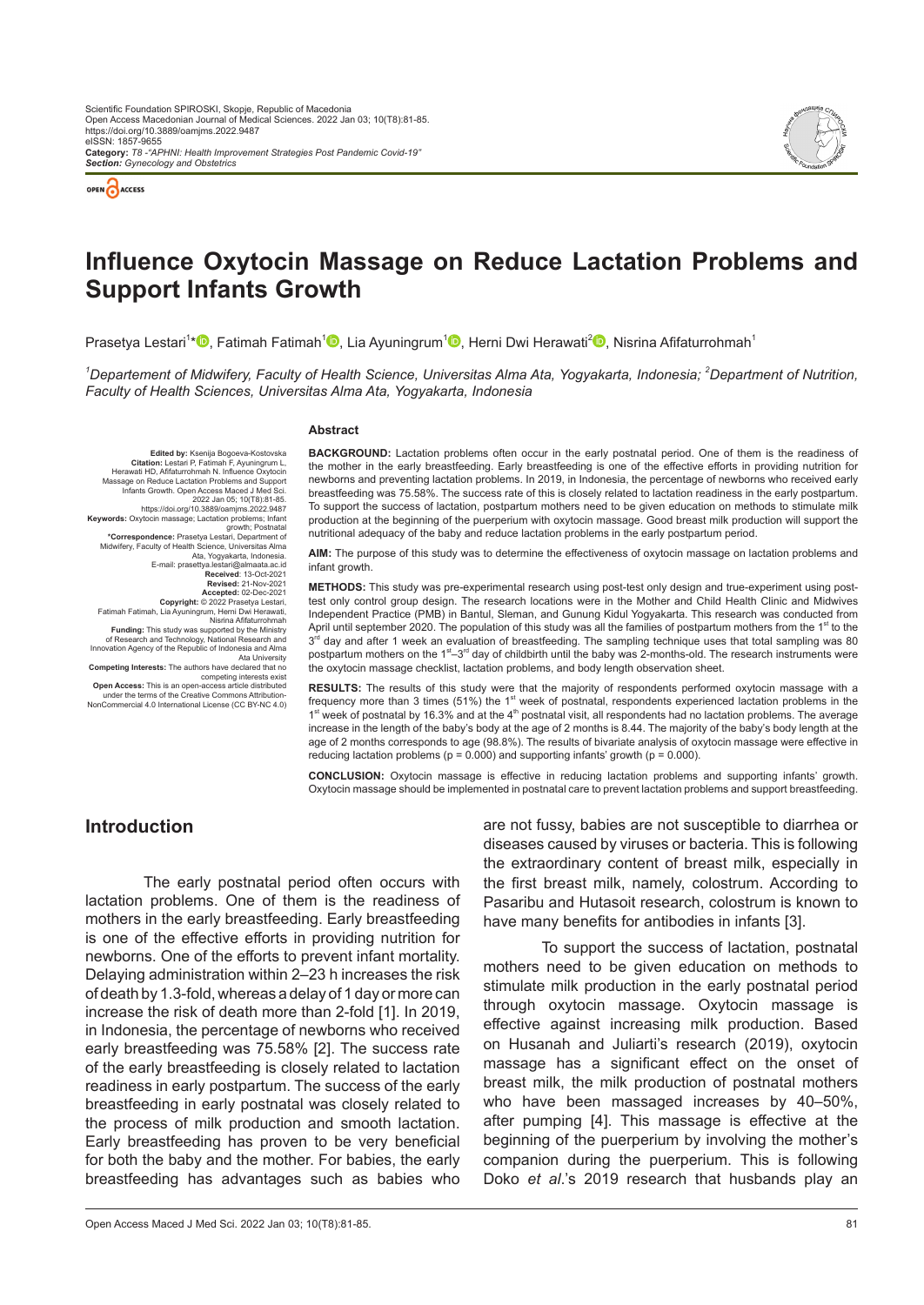important role in oxytocin massage which affects breast milk production [5].

This oxytocin massage stimulates the hormones oxytocin and prolactin to produce breast milk. Sufficient milk production will make it easier for babies to get adequate nutrition. Adequate nutrition in infants will affect the growth of infants and infant development. The results of Cerasani *et al*.'s research (2020) based on a review of the literature on breastfeeding have a great influence on the recovery of metabolism and development of the nervous system in premature babies [6]. Breast milk is beneficial for weight gain and body length according to the baby's age. In addition, breastfeeding can prevent stunting in infants.

Sufficient milk production will strengthen the mother in the lactation process, eliminating the mother's perception of the baby being malnourished due to insufficient breast milk. The impact of the mother's perception of the adequacy of breastfeeding will affect the pattern of breastfeeding by the mother. Postnatal mothers with abundant milk production will make mothers confident when giving breast milk to their babies. This is indirectly related to efforts to prevent lactation problems for mothers including breast milk dams, lack of milk production, and sore nipples. Good breast milk production will support the nutritional adequacy of infants and reduce lactation problems in the early postpartum.

# **Methods**

The type of pre-experimental research was the post-test only design method, namely, providing education about oxytocin massage for the family of postpartum mothers; then, a post-test was carried out on the families of postpartum mothers who did oxytocin massage or not. Moreover, true-experiment using posttest only control group design, which is to compare the families of postpartum mothers who did oxytocin message with those who do not on infant growth and lactation problems in postpartum mothers. The baby's growth was measured based on the length of the newborn's body (Standard 50 cm) (pre-test) and the length of the baby's body at the age of 2 months (posttest). Lactation problems were measured based on maternal complaints during the  $1<sup>st</sup>$  week of postpartum (pre-test) and the  $4<sup>th</sup>$  postpartum visit (29-42 days postpartum (post-test). The research location was at the Mother and Child Health Clinic and Midwives Independent Practice in Bantul, Sleman, and Gunung Kidul Yogyakarta. The time of implementation is April until September 2020. The population in this study is the entire family of postpartum mothers from the  $1<sup>st</sup>$  day to the  $3<sup>rd</sup>$  day with a total of 80 respondents. The sampling technique is total sampling. The research sample is 80 respondents of postpartum mothers on the  $1<sup>st</sup>$  day of the third postpartum followed by the baby aged 2 months. The research instrument is an oxytocin massage checklist and an observation sheet for the length of the baby's body, and lactation problems in mothers. The Collected data was analyzed by using bivariate analysis test with Wilcoxon-test to analyze the influence of oxytocin massage to lactation problem and infants growth. This study protocol was conducted in accordance with the declaration of Helsinki and obtained research approval and feasibility from the Ethical Committee of Alma Ata University (KE/AA/ III/10129a/EC/2020).

# **Results**

Table 1 shows that the respondents of the group with health reproduction category consisted 88.75%, while the unhealthy persons are 11.25%. A percentage of 78.75% of participants have high education. Then, 21.25% of participants have low education.

#### **Table 1: Characteristics of respondents**

| Characteristics                    | Frequency (n)  | $\%$  |
|------------------------------------|----------------|-------|
| Implementation of oxytocin massage |                |       |
| No.                                | 39             | 49    |
| Yes                                | 41             | 51    |
| Oxytocin massage companion         |                |       |
| Husband                            | 73             | 91.3  |
| Mother                             | $\overline{2}$ | 2.5   |
| Mother in law                      | 1              | 1.2   |
| Sister                             | $\overline{4}$ | 5     |
| Education                          |                |       |
| Low education                      | 17             | 21.25 |
| High education                     | 63             | 78.75 |
| Age                                |                |       |
| Health reproductive                | 9              | 11.25 |
| Unhealthy reproductive             | 71             | 88.75 |
| Parity                             |                |       |
| Primipara                          | 33             | 41.2  |
| Multipara                          | 47             | 58.8  |

Based on the results of the study, 80 respondents were willing to be educated on oxytocin massage techniques. After the 3<sup>rd</sup> day of postpartum, only 59% of respondents did oxytocin massage with the assistance of their husband, which were 91.3%. During the service quality of the  $1<sup>st</sup>$ -week childbirth, an examination of the lactation problems experienced by the mother and anthropometric measurements of the neonate was carried out. The research results are presented in Tables 2-4.

#### **Table 2: Distribution frequency of the baby's body length**

| Variable                   | Newborn |               | Two-month-old |               |  |
|----------------------------|---------|---------------|---------------|---------------|--|
| Baby's body length         |         | $\frac{0}{0}$ |               | $\frac{0}{0}$ |  |
| Does not meet standards    |         | 3.75          |               | 1.3           |  |
| Normally                   |         | 96.25         | 79            | 98.7          |  |
| Source: Primary data 2020. |         |               |               |               |  |

Table 2 shows the body lengths growth, respondents show the significant length growth in the second month of age, which were 98.7%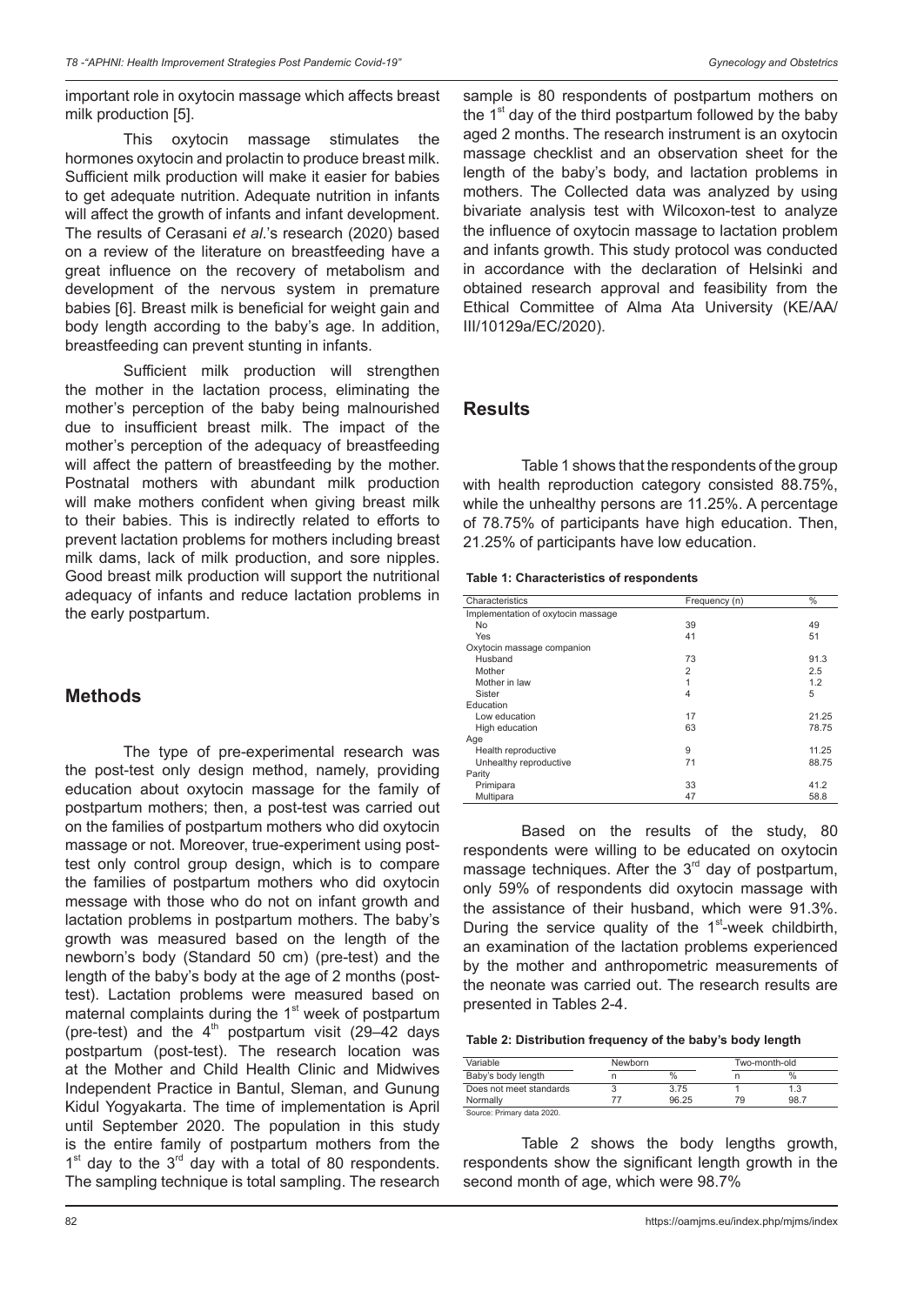**Table 3: Distribution frequency of the lactation problems in respondents**

| Lactation problems         | First of childbirth service<br>quality |               | Fourth of childbirth service<br>quality |      |
|----------------------------|----------------------------------------|---------------|-----------------------------------------|------|
|                            | n                                      | $\frac{0}{0}$ |                                         | $\%$ |
| Yes                        | 13                                     | 16.25         |                                         |      |
| No                         | 67                                     | 83.75         | 80                                      | 100  |
| Source: Primary data 2020. |                                        |               |                                         |      |

Lactation problems in respondents are by Table 3 that there are 16.25% of respondents experiencing lactation problems at the beginning of the postnatal week and on fourth of childbirth service quality after parturition (puerperal days 29–42); all respondents have not experienced lactation problems.

Table 4 shows that the lactation problems in respondents that occurred in the 1<sup>st</sup> week were 16.25% included low production and engorgement.

| Table 4: Types of lactation problems in respondents |  |  |  |
|-----------------------------------------------------|--|--|--|
|-----------------------------------------------------|--|--|--|

| $1 - 7th$ postnatal<br>Type of lactation problems<br>days |       | 8-28 <sup>th</sup> postnatal<br>davs |       | 29-42 <sup>th</sup> Postnatal<br>days |     |
|-----------------------------------------------------------|-------|--------------------------------------|-------|---------------------------------------|-----|
|                                                           |       |                                      |       |                                       |     |
| 10                                                        | 12.5  |                                      | 2.5   |                                       |     |
|                                                           | 3.75  |                                      | 8.75  | 0                                     |     |
| 67                                                        | 83.75 |                                      | 88.75 | 80                                    | 100 |
|                                                           |       |                                      |       |                                       |     |

Source: Primary data 2020.

Based on Table 5, the results of the bivariate analysis showed that there was a significant difference in mothers who were given oxytocin massage on lactation problems in the  $1<sup>st</sup>$  week and service quality of the fourth childbirth (p *= 0.000*). The results showed that there were 13 respondents in the  $1<sup>st</sup>$  week of the puerperium experiencing lactation problems including low breast milk and engorgement. The intervention that could be given in this  $1<sup>st</sup>$  week was oxytocin massage by the postnatal mother family members. In the bivariate analysis of oxytocin massage on infant growth measured from the length of the baby's body based on age, that there was a significant difference in the body length of babies aged 2 months (p *= 0.000*). Based on the result showed that Oxytocin Massage by The Postnatal mother family can provide to support the infants growth.

**Table 5: Oxytocin massage against lactation problems in postpartum mothers and baby's body length**

| Test statistics <sup>a</sup> |                                                                          |                             |
|------------------------------|--------------------------------------------------------------------------|-----------------------------|
|                              | Lactation problems $29^{th} - 42^{nd}$ day Baby's body length 2 months - |                             |
|                              | - lactation problems $1st-7th$ day                                       | new born baby's body length |
|                              | $-8.185^{\circ}$                                                         | $-7784$ <sup>c</sup>        |
| Asymp. Sig. (2-tailed) 0.000 |                                                                          | 0.000                       |

aWilcoxon Signed Ranks Test, <sup>b</sup>Based on negative ranks, <sup>c</sup>Based on positive ranks.

# **Discussion**

The postpartum period is a transition period for the new role of the mother. At this time, the mother must be able to provide care for the baby and provide adequate nutrition for the baby. One of the efforts to support the provision of nutrition to infants was necessary to prepare for lactation since pregnancy. Breast massage during pregnancy provides great benefits for milk production. Physiologically lactation, massage on the breast will accelerate blood circulation and break down the mammary glands that settle in the milk ducts [7]. Breast milk is the first and foremost nutrition for babies and has many benefits. The composition of breast milk is very complete. Especially colostrum which is the first milk that comes out of the mother's breast. Colostrum contains a lot of antibodies that are very useful in the baby's self-defense against infections that often occur in newborns. Based on the results of Pasaribu and Hutasoit's, research (2021) colostrum can increase the baby's immune system [3].

The problem of lactation at the beginning of the puerperium is a problem that has an impact on breast milk production. The results of this study indicate that there were 16.5% of respondents experienced lactation problems including low breast milk (12%) and engorgement (4.5%). The results of this study were conducted with the Feenstra *et al*. research (2018), where 40% of mothers have experienced the early breastfeeding problems. The most prominent problems were the inability of the baby to suckle (40%) and the mother's experience was irritated, sore, and cracked nipples (38%). Pain is common when experiencing breastfeeding problems [8]. The problems of postpartum mothers in the  $1<sup>st</sup>$  days after birth include colostrum was not come out, and breast milk being low. The mother's level of knowledge about colostrum was very influential on the motivation to give colostrum [9]. The previous study by Rawat *et al.* (2018) show that one causes of the breastfeeding process failure especially in 1<sup>st</sup> week of post birthing was the difficulty to latch while breastfeeding and feel that breast milk was low production.

Based on the Table 3 and 4, found were in the 1<sup>st</sup> week of postpartum mothers experienced lactation problems that influence were caused by the mother's role transition period, inexperience in lactation, un-supported family, and mother's self-perception about milk production and this is accordance from the characteristics of respondent paritas that the majority of respondent was a primiparous. Feenstra *et al.* (2018) stated that the factors related to lactation problems include primiparity, lower self-efficacy, and lower selfperceived knowledge about breastfeeding [8].

Breast milk production in postpartum mothers was influenced by the lactation hormonal function. One technique to stimulate the production of the hormones oxytocin and prolactin was through oxytocin massage. Oxytocin massage was the provision of massage as a relaxation treatment that aims to stimulate the hormone oxytocin. Oxytocin hormone was one of the hormones that influence the production of breast milk. The massage serves to increase milk production.

The results of the univariate analysis (Table 4), respondents were given oxytocin massage, and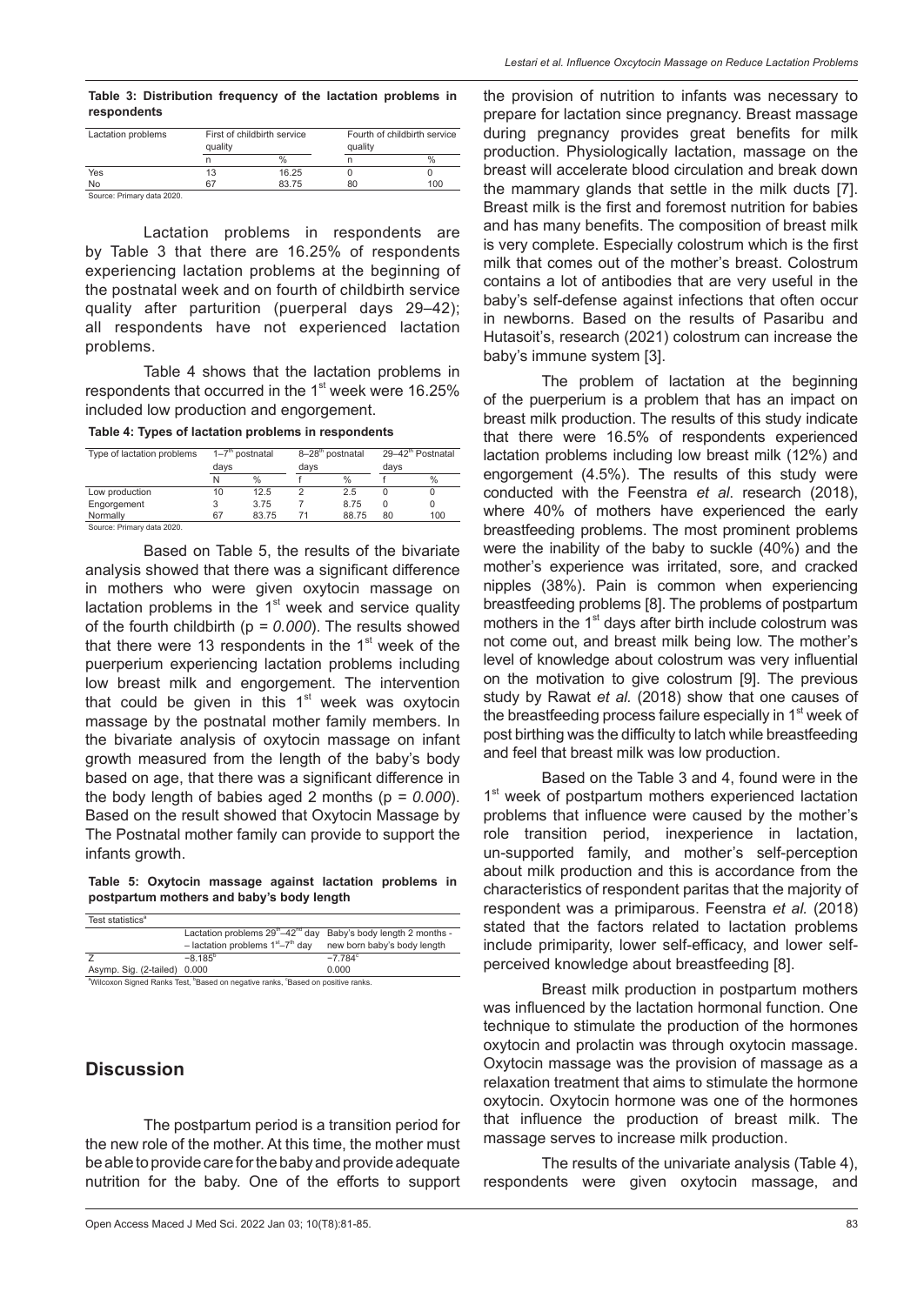when the service quality of the fourth childbirth all respondents did not experience lactation problems. Nugraheni and Heryati's, 2016, showed that the results of the SPEOS (Stimulating Massage Endorphin, Oxytocin, and Suggestive) method affected breast milk production [11]. Another research by Hadianti and Resmana's stated mothers with post-SC experience and given oxytocin massage were 7 times more likely to expel colostrum on the first postpartum day [12]. Sihotang *et al*.'s study found that there was a significant difference in postpartum mothers who were given breast massage and oxytocin massage on breast milk production [13]. Low milk production in the  $1<sup>st</sup>$  week of the puerperium determines the fulfillment of the baby's milk intake. Breast milk intake in the  $1<sup>st</sup>$  week of the puerperium is one indicator of the fulfillment of the baby's nutritional needs.

Lactation problems for respondents at the beginning of the puerperium that includes engorgement were one of the problems that often occur in postpartum mothers due to the lack of smooth release of breast milk. To help overcome the breast milk dam, one of the relaxation techniques was used oxytocin massage ( $p = 0.000$ ). The results of this study are in line with Jama and Suhermi's research (2019) that all postpartum mothers after doing Oketani massage therapy experienced changes in breast milk dams. The results of the t-test analysis obtained  $p = 0.000$  [14].

Increased milk production was one of the results of the absence of lactation problems in postpartum mothers. Postpartum mothers who are free from lactation problems will feel comfortable and support exclusive breastfeeding for their babies. In addition to this, abundant milk production is a sign that postpartum mothers are protected from breast milk dams. Breast milk is the main nutrition for babies until at least 6 months. Sufficient breast milk will provide good benefits for increasing the baby's weight and baby's length. There is an increase in the baby's weight and length as an indicator of a healthy baby's growth. Lestari *et al*. (2021) oxytocin massage was very effective in increasing the baby's weight ( $p = 0.009$ ) [15]. Dewi 2018 showed that there was an effect of the frequency of oxytocin massage on postpartum mothers on a significant increase in baby weight  $p = 0.00$  ( $p < 0.05$ ), where the largest increase in baby weight was found in the oxytocin massage group 3 times a day [16].

The results of this study were that there were three babies whose body length at birth did not match the standard. The length of the baby's body is an indicator to measure the growth of the baby. One of the factors that are not suitable for the growth of infants is the adequacy of breast milk. Breast milk production is closely related to the work of the hormones oxytocin and prolactin. To increase the work of these hormones, stimulation is given through oxytocin massage. The results of this study are based on Table 5 results of bivariate analysis that oxytocin massage affects the increase in body length of infants at the age of 2 months with a significance value of  $p = 0.000$ . Devriany *et al*. 2018 that the average change in body length of neonates who are exclusively breastfed for 1 month is 10.87 cm greater than non-exclusive breastfeeding which is only 8.53 cm [17]. In contrast to Nisa *et al*.'s research (2020) that, there is no relationship between breastfeeding frequency and duration of breastfeeding with infant growth [18].

Babies who are breastfeed for a longer time will get all the nutritional content of breast milk. If at that time the baby gets the appropriate nutritional intake, then, the growth and development will be optimal. These results are supported by Amanda's research, that there is a relationship between the length of breastfeeding and the nutritional status of children <2 years old [19].

A significant increase in body length was closely related to the adequacy of nutrition obtained by the baby, which is none other than breast milk. This is one of the efforts to prevent stunting. Efforts to prevent stunting in infants can start from pregnancy and preparation for lactation from the beginning of the puerperium. Therefore, it is important to give oxytocin massage to postpartum mothers as an intervention to increase breast milk production which is beneficial for the growth of neonates.

# **Conclusion**

Oxytocin massage was influenced in reducing lactation problems and supporting an infant's growth. Oxytocin massage should be implemented in postnatal care to prevent lactation problems and support breastfeeding.

# **References**

- 1. World Health Organization. Capture the Moment Early Initiation of Breastfeeding: The Best Start for Every Newborn. New York: UNICEF; 2018.
- 2. Indonesian Ministry of Health. Indonesia's Health Profile in 2019. Jakarta: Indonesian Ministry of Health; 2020.
- 3. Pasaribu CJ, Hutasoit DM. Analysis of the content of expressed breast milk with direct breast milk for baby antibodies. J Mater Kebidanan. 2021;6(1):51-65.
- 4. Husanah E, Juliarti W. Implementation of oxytocin massage in post-partum at midwife Dince Syafrina's independent practice. J Pengabdian Masyarakat Multidisiplin. 2019;3(2):146-51.
- 5. Doko TM, Aristiati K, Hadisaputro S. The effect of oxytocin massage by husband on increasing breast milk production during postpartum. J Keperawatan Silampari. 2019;2(2):66-86.
- 6. Cerasani J, Ceroni F, Cosmi VD, Mazzocchi A, Morniroli D, Roggero P, *et al*. Human milk feeding and preterm infants'